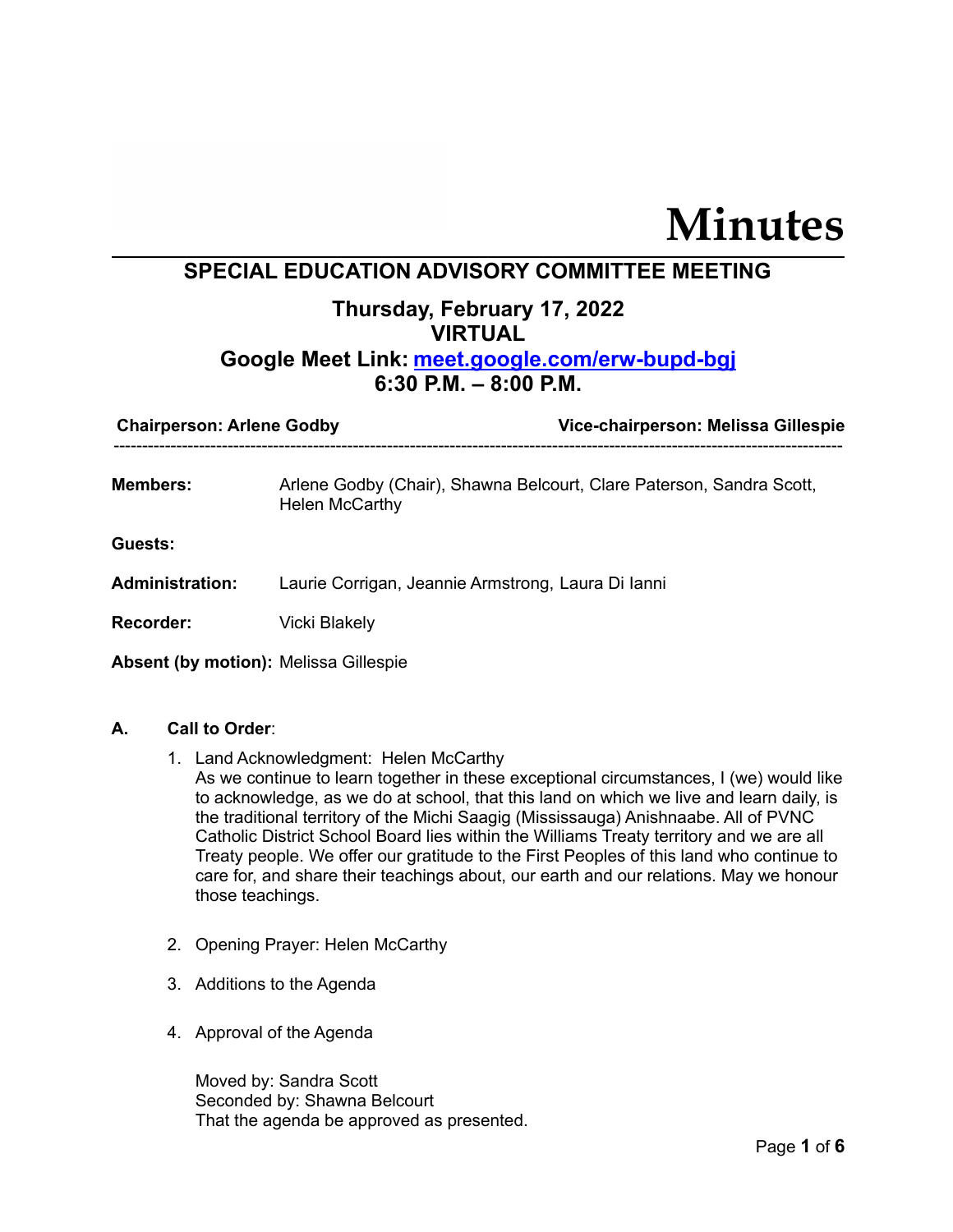Carried

5. Declaration of Conflicts of Interest

None noted.

6. Motion for Excusal from Attendance

Moved by: Shawna Belcourt Seconded by: Clare Paterson That Melissa Gillespie be excused from attendance at the February 17, 2022 Special Education Advisory Committee meeting.

**Carried** 

7. Motion for Approval of the Minutes of January 20, 2022 Meeting.

Moved by: Sandra Scott Seconded by: Shawna Belcourt That the minutes of the Special Education Advisory Committee Minutes held on January 20, 2022 be approved as presented.

Carried

8. Business Arising from the Minutes

None.

#### **B. Recommended Actions/Presentations**:

1. Remarks: Chair – Arlene Godby

Excited to unpack the PAaC Handbook and appreciate the efforts by the committee members. Asked members to review the handbook with the future in mind. Spoke to how much she enjoyed working with Superintendent Corrigan. Wished her well, joy, and good health in her new role as Director of Education at the Catholic District School Board of Eastern Ontario. Welcomed Superintendent Jeannie Armstrong and is looking forward to working together.

2. Remarks: Superintendent of Learning/Special Education Services – Laurie Corrigan

PVNCCDSB is continues to implement the Being Well Strategy that was revised in September to align with the Strategic Priorities. Three-tiered intervention has continued (good for all, some, few) by the mental health leadership team. Recently hosted Parent Cafes which have wrapped up now that students have returned to schools, but are now being offered to virtual school parents.

During the provincial shutdown, over 200 exceptional students attended, the most ever during the closures. Special Education staff continue to support our schools despite many challenges including the school closures.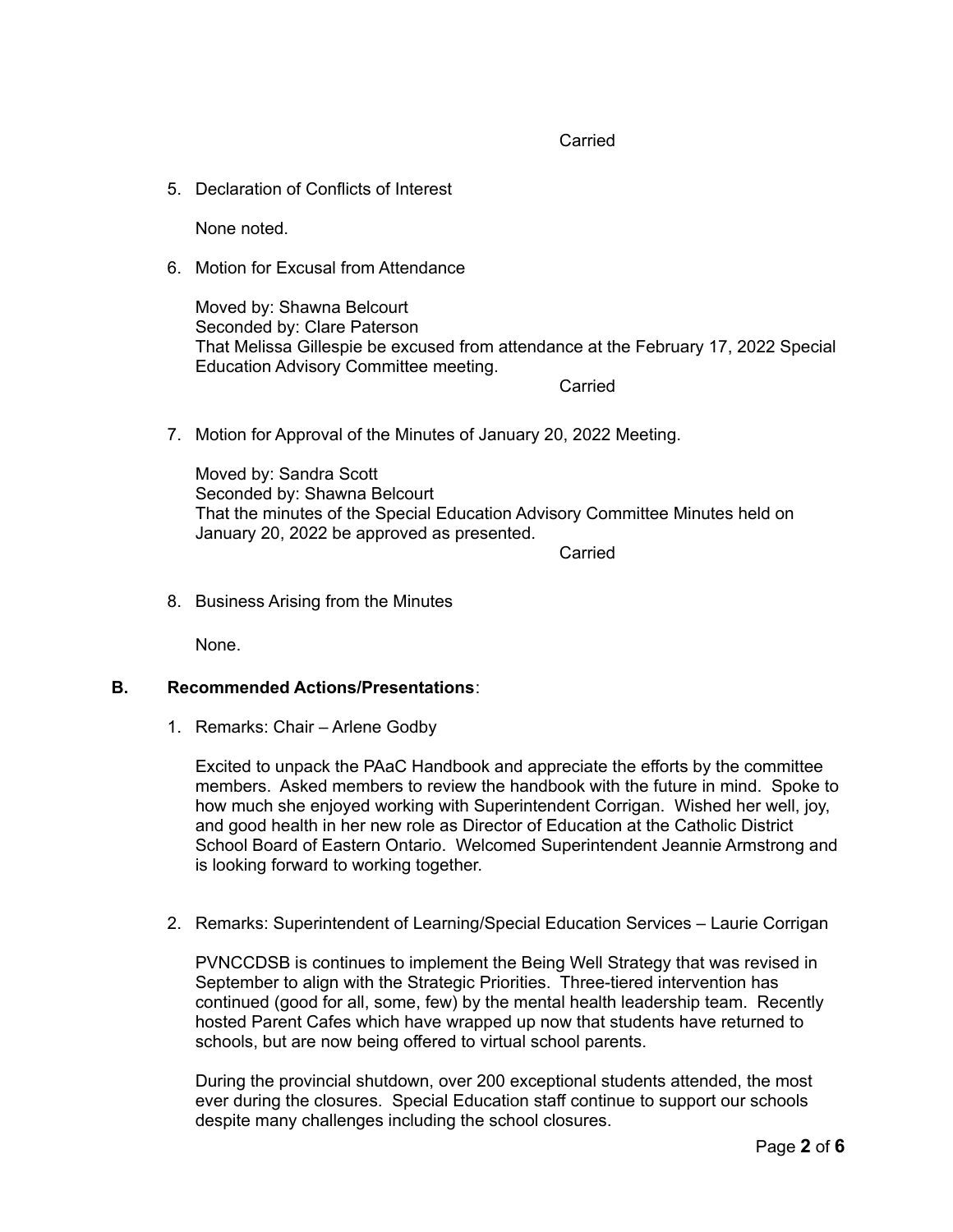PVNCCDSB has partnered with ACT Learning Centre to support transitions from home to school for our early years' students living with ASD, with our Itinerant ASD Teacher Sharon Davenport taking the lead on this.

As of October, 30 educational assistants have been added to support exceptional students. The second half of the COVID-19 funding has come through with funding for these supports ending in June.

PVNCCDSB applied to the Ministry and was successful in expanding the Education Community Partnership Program (ECPP) at St. Peter CSS to benefit those students that receive treatment during school.

PVNCCDSB has partnered with the Catholic Principals Council of Ontario to offer Special Education for Administrators – Additional Qualification with 12 administrators participating beginning next week and ending in May.

Thanked SEAC for the learning and the privilege of working with the committee.

3. Update from Trustee McCarthy:

The Catholic Board Improvement Plan was a substantial and comprehensive report presented by Superintendents of Learning Jonathan Di Ianni, Sheila Piggott, Laurie Corrigan & Jeannie Armstrong in regards to mental health & well being at the Board meeting.

#### **C. Discussion Items:**

- A. PAaC on SEAC Handbook Group Activity: [http://www.paac-seac.ca/wp-content/uploads/PAAC-on-SEAC-Effective-Practices-Handb](http://www.paac-seac.ca/wp-content/uploads/PAAC-on-SEAC-Effective-Practices-Handbook-2016-Oct-12-2016-FINAL.pdf) [ook-2016-Oct-12-2016-FINAL.pdf](http://www.paac-seac.ca/wp-content/uploads/PAAC-on-SEAC-Effective-Practices-Handbook-2016-Oct-12-2016-FINAL.pdf)
	- 1. Special Education Advisory Committee members and staff broke into groups of two and took 20 minutes to review the section information and effective practices from the PAac on SEAC Handbook. Members and staff then presented a brief highlight of what they learned specifically related to the effective practices of the sections they reviewed.

The following is a summary of what was presented from the review and discussion by group members:

#### Section 3.1 Annual Planning

Develop an annual calendar of SEAC and set meeting agendas to correspond to the annual calendar. Identify important events by reviewing the board planning calendar and set a plan of reviewing documents such as legislation, Special Education Plan, Board Improvement Plan.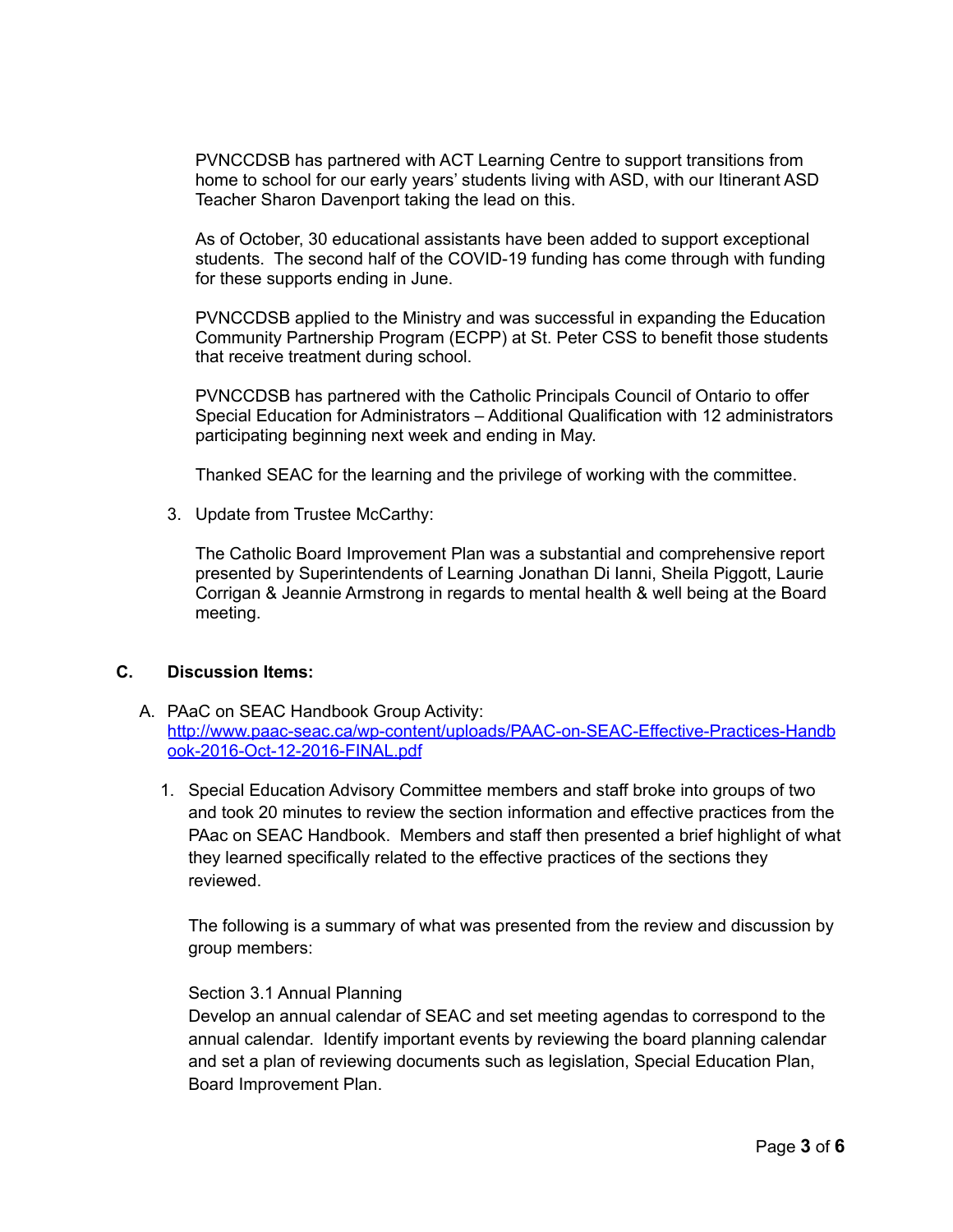#### Section 3.2 Annual SEAC Goals

Establish annual priority goals to ensure members know what the committee is trying to achieve. Set aside time annually to identify priorities and projects to be achieved in the coming year. Plan for professional development for SEAC members. Decide through the planning who will be responsible to achieve these goals/priorities (staff or members), set sub-committees if needed and ensure ways the goals/priorities can be measured/evaluated.

#### Section 3.6 Special Education Budget & Financial Statements

Ensure SEAC continues to be a part of the budget process and have an opportunity to participate and provide advice to the Board. Provide orientation and familiarization of financial statements to members. Financial statements to be provided to SEAC monthly/bi-monthly basis.

#### Section 3.4 Special Education Plan

In recent years the Ministry has only required the Special Education Plan to review their checklist, instead of a full plan review, SEAC should continue to have a role in this process. SEAC should encourage the promotion and advertising of the Special Education Plan to families. Parent Guides should be reviewed by SEAC, a glossary of terms for parents developed, review FAQ section, promote and advertise the guide. Update on staffing to be shared with the committee. Process and review of regulations.

#### Table 3: SEAC Evaluation

Develop an evaluation process for SEAC and how often it occurs, possibly through the development of a survey.

#### Section 5.3 SEAC Motions

Review the Terms of Reference and process at PVNCCDSB in regards to the motion process. Use Business Arising from the Minutes section to track past motions for follow up and have a motion tracking chart. Have sample script for motions.

#### Section 2.2 Trustees

Continue to ensure Board minutes are available to SEAC on a timely basis. Continuation of the budget presentation in May annually. Invite all Board members to attend. Continue to maintain the high degree of compliance.

Section 2.6 School Board Personnel Addition of a CUPE and OECTA member to the committee.

#### Section 2.8 Replacing SEAC Members & Filling Vacancies

Formalize the departure of seats and filling of vacancies ensuring the Terms of Reference have language in regards to this as well as how to proceed with attendance issues of members.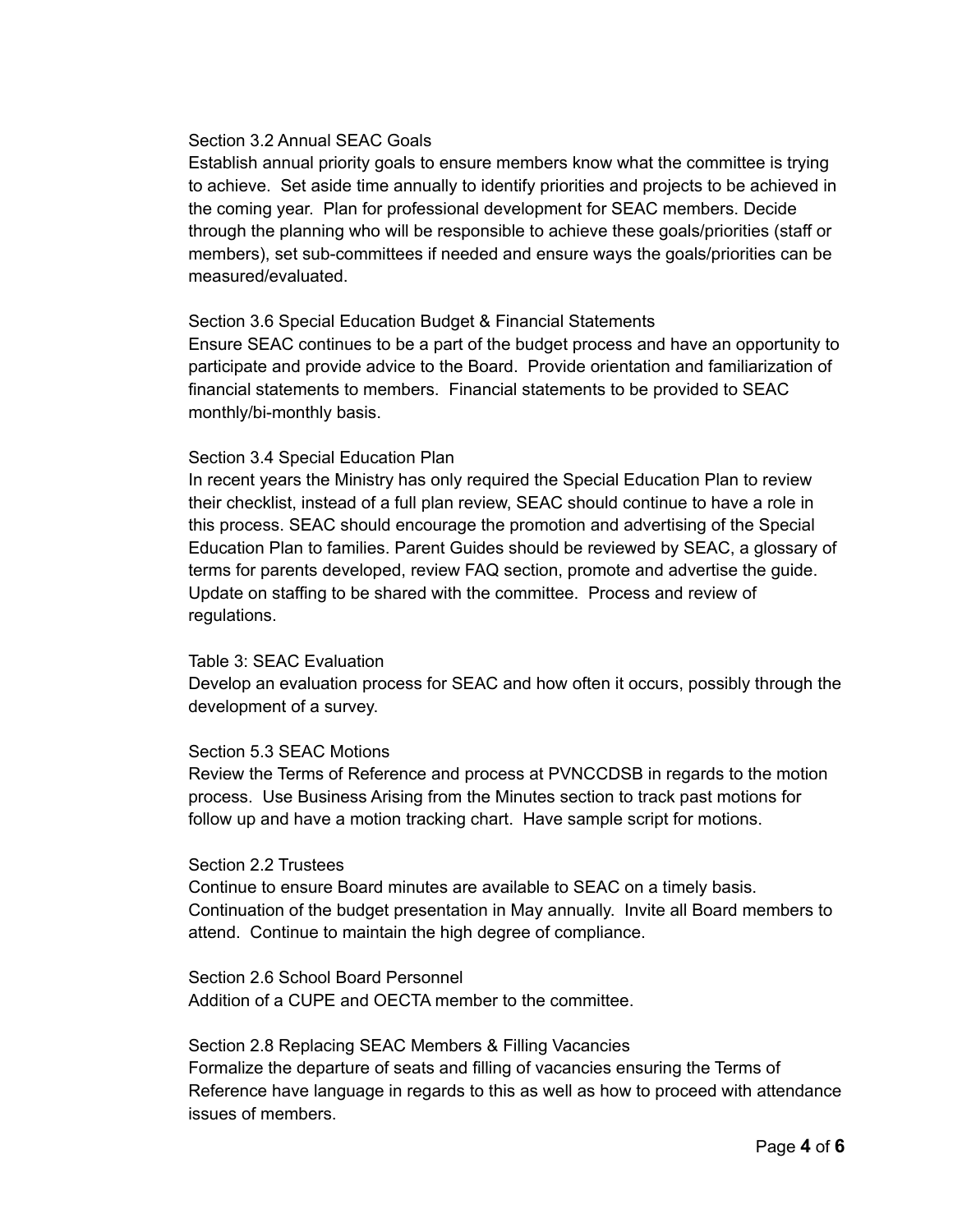Section 3.3 Special Education Programs & Services Development & Delivery Special education teams will continue to keep SEAC updated and current with respect to new legislations, policy program memorandums (PPMs) and Ministry reports as they become available.

Section 3.5 Board Improvement Plans for Student Achievement As of 2022, the Board Improvement & Equity Plan will replace Board Improvement Plans. The goals identified from this process will be shared as it related to equity and special education. Information will be available from parents through the Demographic Student Census (administered annually) and through consultations.

Section 3.7 Public Access and Consultation

The Demographic Student Census will provide information on special education that can be used to inform the Special Education Plan. Providing Professional Development for parents/guardians of special education students through the year would be helpful.

A checklist for the recommendations is to be assembled and brought back to the March 24, 2022 SEAC meeting for discussion.

Motion to extend the meeting 20 minutes Motion: Helen McCarthy Second: Shawna Belcourt

**Carried** 

- B. Correspondence Items:
	- 1. C1 from January 20, 2022 meeting Waterloo District School Board Online Supports and Universal Design for Learning
		- a. Nature of the online learning D2L/Brightspace. PVNCCDSB uses the Google Classroom platform as it is more accessible and allows for Catholic content expected to be integrated into the classroom. Google Classroom at PVNCCDSB is not dependent on these systems, therefore PVNCCDSB is not really effecting by this.
		- b. Item was received for information.
	- 2. Algoma District School Board Letter to the Minister to Support Bill 172 FASD a. Received for action – see B.3.b.
	- 3. C1 from November 18, 2021 meeting Trillium Lakelands District School Board Support for Bill 172 An Act in Relation to Fetal Alcohol Spectrum Disorder
		- a. PVNCCDSB has been able to expand our ECPP program that supports some of our FASD students.
		- b. Item was actioned Letter in support of Bill 172 to be drafted and come forward to next SEAC for review/motion.